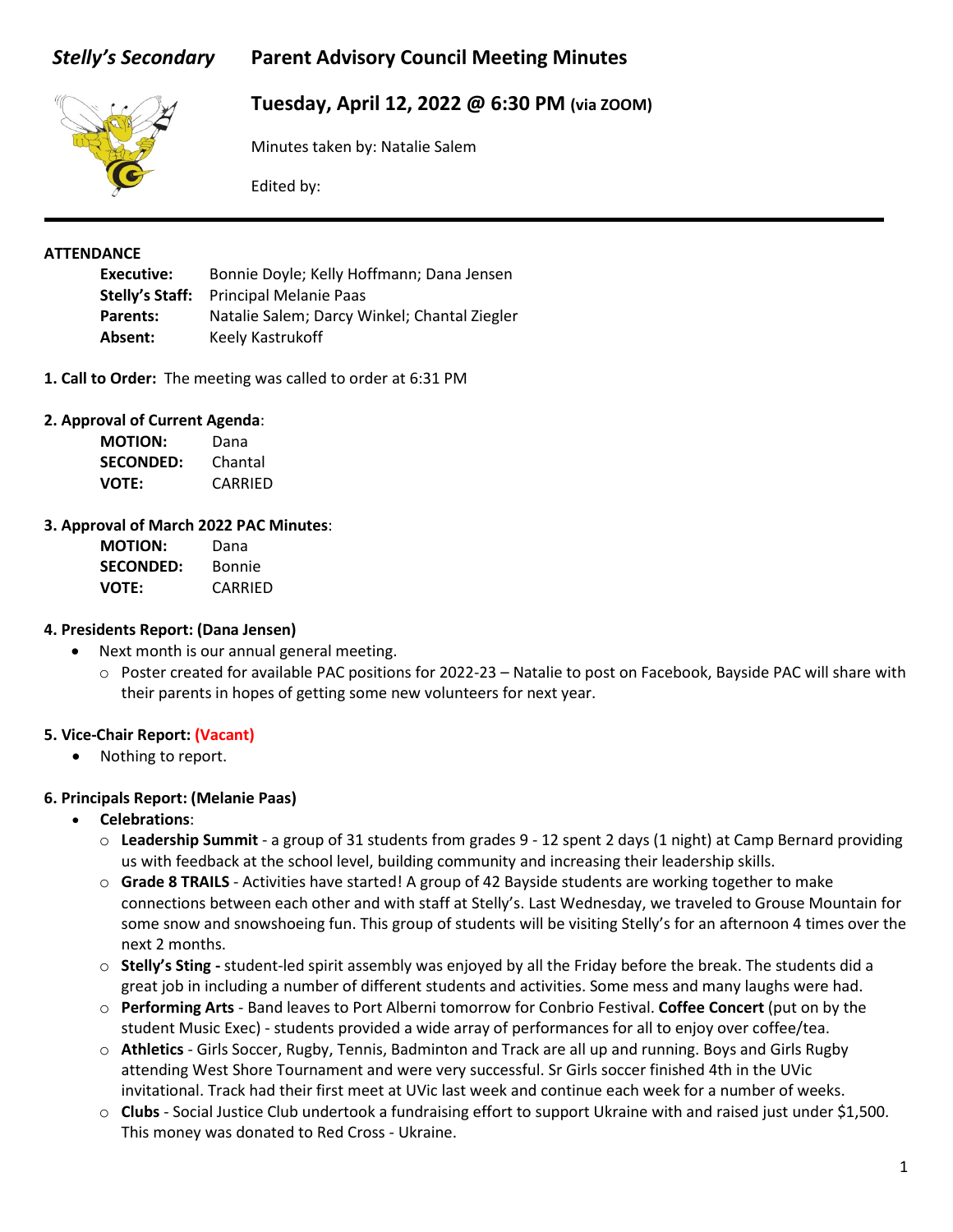- o **Food drive**: Leaflets will be arriving at doorsteps for the Fill the Hive donation drive on the April 20th from 4 8pm
- o **Global Perspectives** close to 20 students travelled to Vargas Island (off of Tofino) for 7 days.
- o **DELF Assessment (French Language Assessment)** small in numbers (4 students participated) but might in opportunity; occurred this week.

**Grad plans:** as per March minutes. All communication about timelines and events are occurring through the grad google classroom. Parents should review this with their grade 12. Staff Grad Ctte is working on our communication plan to grad parents. **K to 12 French Immersion Gift Exchange** is being planned and will take place on May 3rd. Any questions about this event, please contact Sonje Bosman [\(sbosman@saanichschools.ca\)](mailto:sbosman@saanichschools.ca)

**Health**: Events at 100% capacity and masks are a personal choice. We appreciate seeing student faces - some reintroductions have been needed.

# **Assessments**:

o **Literacy 12 Provincial Assessments -** On April 26/27, grade 12's who are currently in English 12 will be scheduled (see below) with their class. Any grade 12 students who would like to re-write their assessment please see Mr. Braun.

| April 26 | $8:45 - 11:45$ | Mrs. Loukes |
|----------|----------------|-------------|
| April 26 | $12:00 - 3:00$ | Mr. Bishop  |
| April 27 | $8:45 - 11:45$ | Mr. Bishop  |
| April 27 | $12:00 - 3:00$ | Mr. Heywood |

- o **Literacy 10/Numeracy 10** Any Grade 10 students who are currently in English or Math this semester will write their assessments in June. A reminder to those grade 10 students who missed their assessments in January, they will write in grade 11. Any Grade 11 students who still need to write either Literacy or Numeracy 10 should see Mr. Braun about writing in April or June.
- **Report Cards: Term 3 is coming to an end (April 14th).** Report Cards will be coming home on April 21st.
- **Teacher parent interviews** Teacher Parent Interviews will be on the evening of April 28th.
- **ProD day (April 25th)** We have a day planned around the CoVid learner at each grad level including what skills we would expect a CoVid learner to be lagging in. We hope to identify the lagging skills at each grade level and begin discussions about what we need to do more of/less of/differently to help students turn a lagging skill into a skill that they possess.
- **Upcoming focus**  Grade 8 transitions, Grad credit checks, building the 2022/2023 timetable, budget, staffing
- **District Budget** As you may or may not know, our district is moving into a budget process. They were hoping that some money would be coming down, to keep up with inflation costs of certain things; and that's not coming our way. In addition, we're looking at a small decline in enrollment in our district, whereas it sounds like the surrounding districts are keeping steady. Student enrollment, the budget, and staffing processes are all kind of aligned with each other.
	- $\circ$  On Wednesday May 4th at 7:00 PM at Bayside, they're going to look at a school communities public budget meeting. Everyone's welcome who wants to come in and voice their opinion or hear what the plan is to make up for our shortfall that we're going to be moving into.

*For more updates on Clubs, Careers, student volunteer opportunities, Student Employment, Grad info along with other daily news, please follow our Daily Buzz:<https://stellys.sd63.bc.ca/mod/forum/view.php?id=10462>*

# **7. COPACS Report: (Bonnie Doyle)**

•

- March Meeting was cancelled.
- BCCPAC has moved their AGM to a virtual format as they did not meet quorum with current registrations for an inperson meeting. The meeting will take place virtually all day on Saturday, April 30.
- There will be a gaming webinar on Thursday, May 12 at 7pm to review the 2022 Gaming Grant Guidelines and answer any questions.
- Food Program Guideline Proposal: o If these draft guidelines come into effect, it would impact what we may be allowed to offer for hot lunches.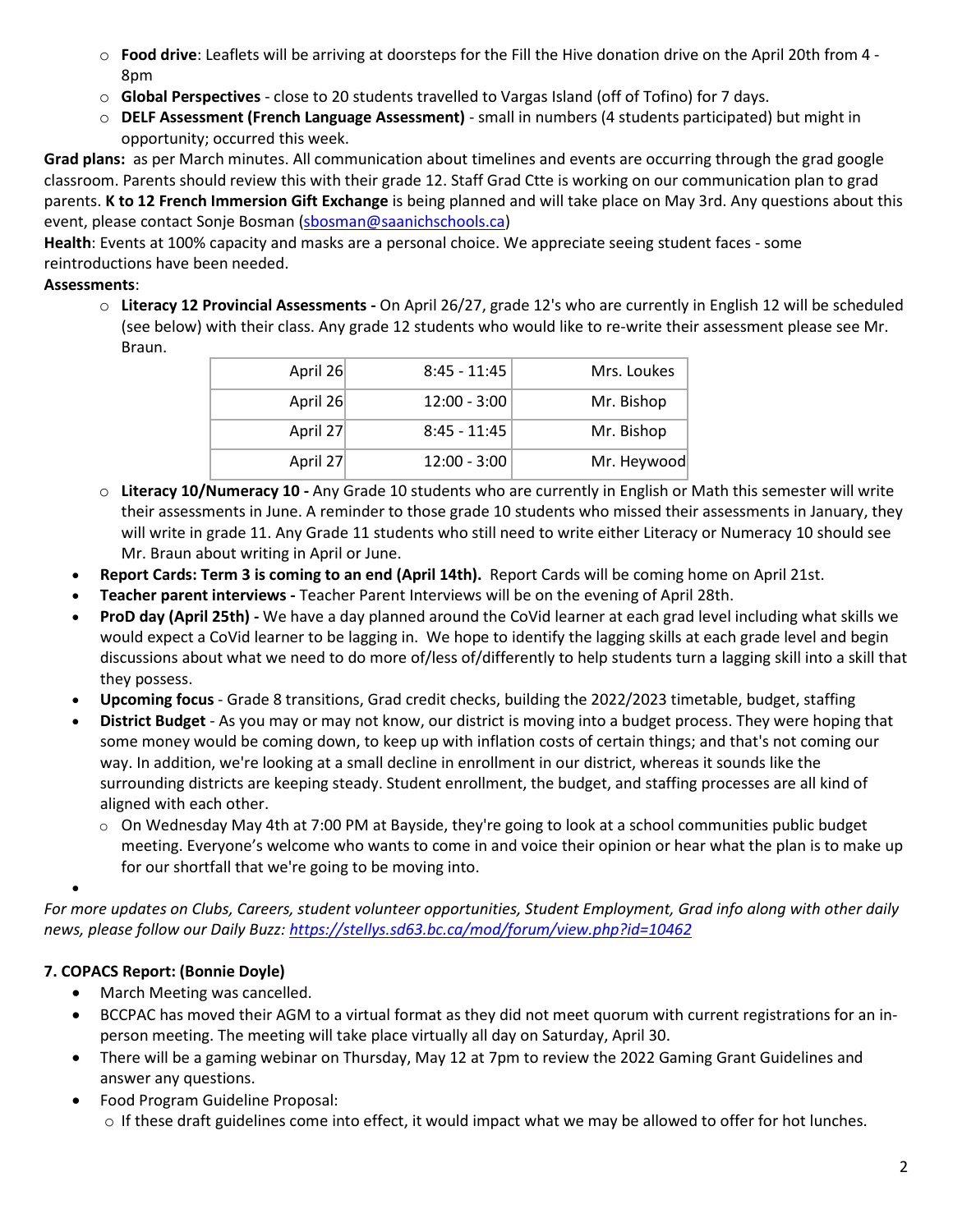- o Please review the proposed changes to the School Food and Drink Guidelines and fill out the survey by Saturday, April 30th
- o The 2022 Guidelines apply to:
	- $\triangleright$  School vending machines, stores, and cafeterias
	- $\triangleright$  All school food programs
	- $\triangleright$  School/parent organized food and beverages offered, sold, or served at:
		- **I** lunch sales
		- fun fairs, sporting events and field trips (on and off-campus)
		- **Filter** fundraisers and bake sales
	- $\triangleright$  Food and beverages brought to school by students, parents, or teachers, to share with other students (e.g., classroom celebrations)
- o How it effects you?
	- $\triangleright$  These changes will greatly impact both the hot lunch program and special events/fundraisers.
	- $\triangleright$  For hot lunches, the list of currently offered meals will be significantly reduced with bans on some favourite meals (like pizza, subway, chicken strips/potatoes and smoothies).
	- $\triangleright$  For fundraisers/events we will not be able to provide or sell items like frozen treats, some baked goods, pepperoni or sandwiches (processed meats), juice, etc.
- o The Change:
	- $\triangleright$  BC is proposing to move from a list of 'sell most' (which the majority of our hot lunch meals fall under), 'sell sometimes' (which includes meals like pizza or hot dogs) and 'don't sell (not applicable since all our meals have had to met them current nutritional guidelines).
	- $\triangleright$  The proposed changes move to an 'acceptable' and 'unacceptable' list that does not allow for sales of any foods (both for hot lunches and school special events) or for us to serve these foods.
	- $\triangleright$  Rather than being able to have occasional treats mixed in with generally healthy foods, lists of foods (like pizza, hot dogs, frozen treats, energy bars, juice, sweetened drinks) will be banned.
- o Here is a link to the information and the survey. Please have your say by Saturday, April 30th: [https://surveymoh.health.gov.bc.ca/public/survey/bc-school-food-guidelines-feedback](https://nam12.safelinks.protection.outlook.com/?url=https%3A%2F%2Fsurveymoh.health.gov.bc.ca%2Fpublic%2Fsurvey%2Fbc-school-food-guidelines-feedback-survey%3Ffbclid%3DIwAR1L8ZZYifdALid0yAkNPdeYbOiAuU21F23spVw1Xpe0M1ORi2oHbC4qLVM&data=04%7C01%7C%7Ce612c4e5028b43d54b3408da1cf3ef03%7C84df9e7fe9f640afb435aaaaaaaaaaaa%7C1%7C0%7C637854131250869608%7CUnknown%7CTWFpbGZsb3d8eyJWIjoiMC4wLjAwMDAiLCJQIjoiV2luMzIiLCJBTiI6Ik1haWwiLCJXVCI6Mn0%3D%7C3000&sdata=PhM70yjSNk%2FWkP3F9F5HUXV7RB4JwzJxDTafQ93IdFg%3D&reserved=0)[survey?fbclid=IwAR1L8ZZYifdALid0yAkNPdeYbOiAuU21F23spVw1Xpe0M1ORi2oHbC4qLVM](https://nam12.safelinks.protection.outlook.com/?url=https%3A%2F%2Fsurveymoh.health.gov.bc.ca%2Fpublic%2Fsurvey%2Fbc-school-food-guidelines-feedback-survey%3Ffbclid%3DIwAR1L8ZZYifdALid0yAkNPdeYbOiAuU21F23spVw1Xpe0M1ORi2oHbC4qLVM&data=04%7C01%7C%7Ce612c4e5028b43d54b3408da1cf3ef03%7C84df9e7fe9f640afb435aaaaaaaaaaaa%7C1%7C0%7C637854131250869608%7CUnknown%7CTWFpbGZsb3d8eyJWIjoiMC4wLjAwMDAiLCJQIjoiV2luMzIiLCJBTiI6Ik1haWwiLCJXVCI6Mn0%3D%7C3000&sdata=PhM70yjSNk%2FWkP3F9F5HUXV7RB4JwzJxDTafQ93IdFg%3D&reserved=0)

# **8. Canadian Parents for French (CPF) Report: (Chantal Ziegler)**

- *Last CPF Meeting:* Thursday, February 24, 2022
- CPF will have a e-form for teachers to use for funding requests , it will be ready to use September 2022 .
- CPF is going ahead for the Maple syrup Fundraiser, the syrup has been ordered and will be arriving Thursday April 14. Chantal to send poster to Bettina at Stelly's for how to order, it will be an email order via E-transfer with some information to be written in the remarks part of the e-transfers.
- Chantal to follow-up with Stelly's about 52 dogwood pins for the French immersion graduation that were left at the office by Sandra Arthur before the end of her term as the CPF representative for Stelly's.
- Chantal also need to follow up with Mel, find out about the Certificates for graduation, who prints them, distribution etc.
- CPF will be given a soap (stamped Stelly's 2022) made locally and some other little gifts. CPF has a small budget.
- *Next CFP Meeting:* Thursday, April 28, 2022 via Zoom

# **9. Treasurer's Report: (Kelly Hoffmann)**

- **General Account Current Balance \$7,692.57** (less \$2.50 monthly account fees, if balance goes below \$10,000.00) (less service charges, if lump sum account deposits are above \$2,500.00) *Already approved/committed to at previous PAC meeting(s): \$4,724.12* **Balance Remaining: \$2,968.45**
- **Gaming Account Current Balance: \$15,401.86** *Already approved/committed to at previous PAC meeting(s): \$15,297.59* **Balance Remaining: \$104.27**